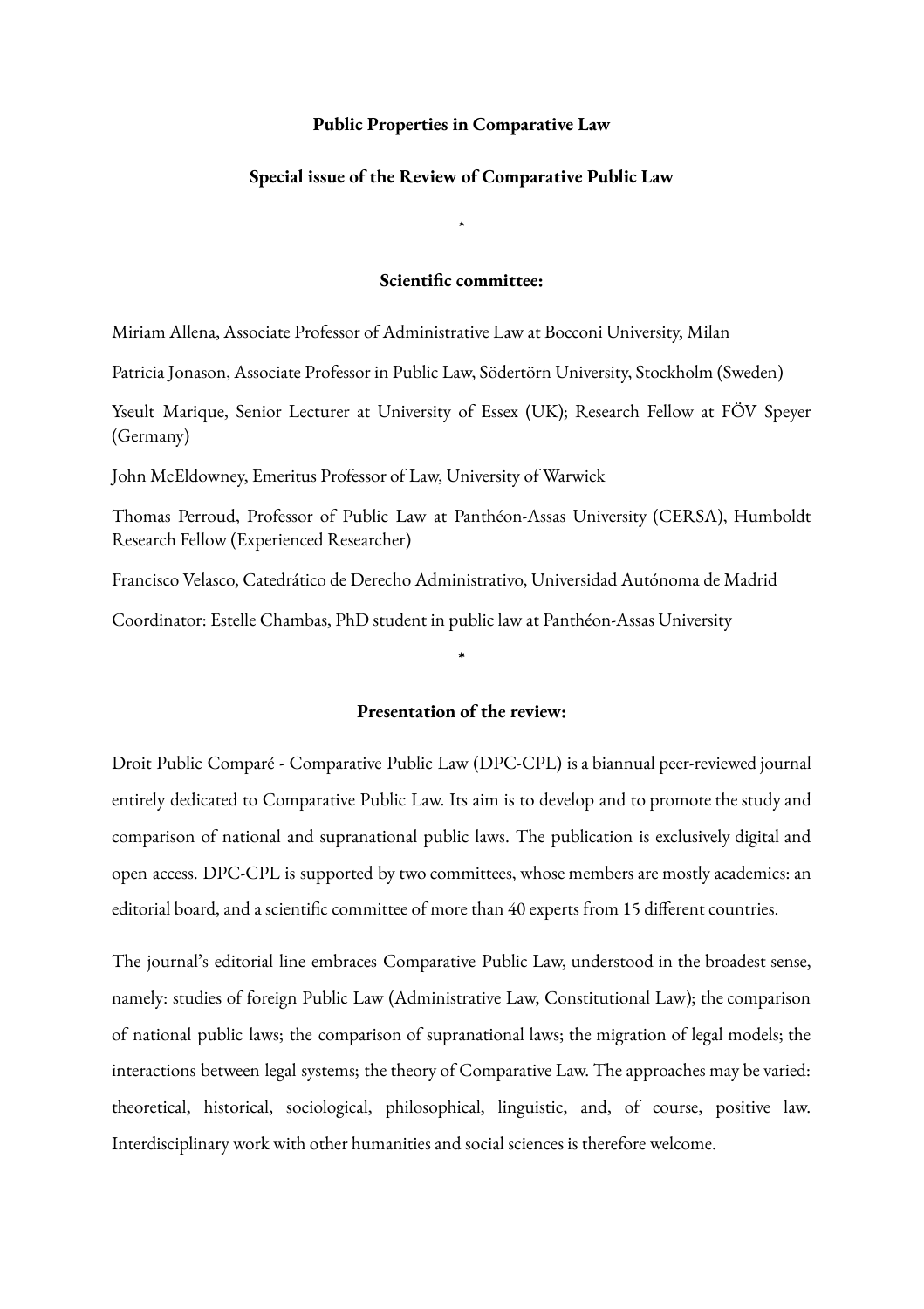### **Procedure:**

- Abstracts of no more than two pages should be sent to us by 31 May 2022 .
- Abstract can be sent in English or French.
- Abstracts should be sent to: Estelle Chambas : estelle.chambas@gmail.com
- All abstracts will be anonymised and submitted to the double blind review procedure for selection. The answer will be given by 30 June 2022.
- Papers will be due by 15 January 2023 and submitted again to a double blind peer review procedure. Articles cannot exceed 50,000 characters.

# **Presentation of the topic:**

**\***

This special issue welcomes papers in the field of comparative public property law. All forms of approaches (historical, positivist, comparative, sociological) are relevant to this neglected field of comparative public law.

The topics are intended to cover the following issues, but are in no way limited to these:

- Historical perspective: how public property and the relevant law historically developed?
- Colonial and indigenous issues: in former colonies, how the law on public property was adapted and which issues or debates did it raise compared to the colonial power? Are there debates or reforms in your countries to atone for the spoliation of land by European States (for instance the move in New Zealand to give legal personality to a river is a way to restore the link Maoris had with the land that was taken from them)?
- How are property rights defined? In what sense are they public or private?
- The significance of the establishment of any special regime that may apply for example the use of the public trust in the common law world, "Öffentliche Sache" in German Law, "domaine public" in French administrative law, "asignación de recursos escasos" in Spain.
- How are public property rights governed and held accountable ?